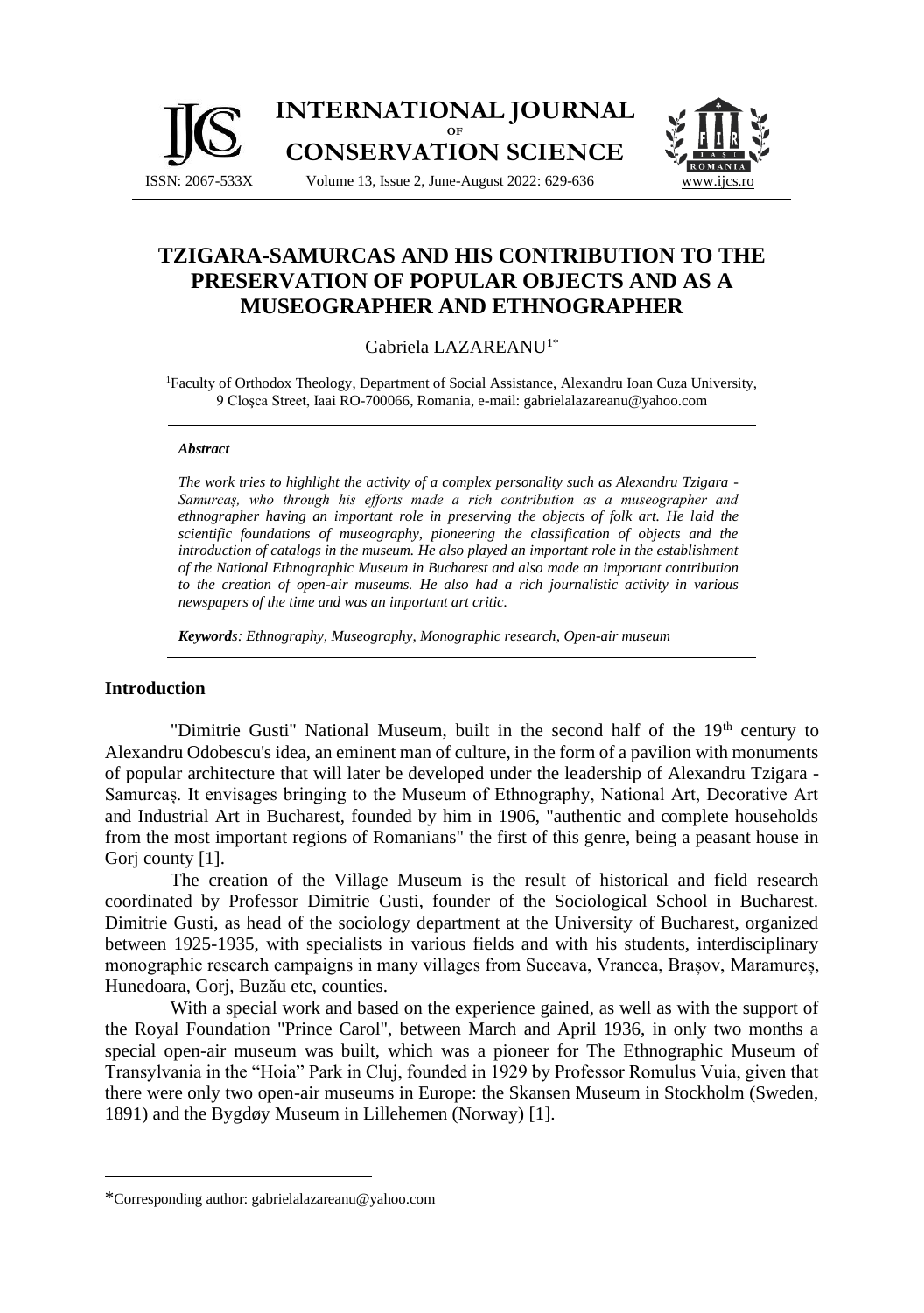The museum was organized according to the criteria of authenticity, respect for local traditions, and the translation and reassembly of buildings in the museum were carried out under the supervision of specialists such as Henry H. Sthal and Victor Popa and craftsmen brought from the villages of origin of the monuments.

The role of this museum, as conceived by Dimitri Gusti, as a sociological museum, was to present to visitors the reality of village life, as it was lived by the Romanian peasant.

#### **Tzigara Samurcaș's activity as a museographer**

Tzigara – Samurcaș a known art historian, champion in conservation, ethnographer, museographer and journalist held various positions in the National School of Fine Arts at the University of Bucharest and Chernivtsi and he was also a member of the Literary Society, Junimea, representative of traditional Romanian conservatism.

After the establishment of the permanent collection at the World's Fair in Paris, he keeps his interest in crafts which, according to the art conservator Isabelle Longuet (en.wikipedia.org/wiki/Alexandru-Tzigara–Samurcaș) [2], have been raised to the status of "national art, the peasantry representing an authentic Romanism".

Other ethnologists such as Ioana Popescu [3] mention that *"the* [Tzigara] *collections were to become the argument and the source of inspiration for national ideology and creation"*. Tzigara Samurcaș is also the founder of the private museum of folk-art Casa Minovici and a textile archive, but his main work, as an ethnographer, was the establishment in 1906 of the Museum of Ethnography and National Art in Bucharest, which later became the Museum of the Romanian Peasant, where he held the position of director for a period of forty years and which he intended to call the "Museum of the Romanian People".

The project of this museum was supported by the then Minister of Education Spiru Haret, and by his predecessor, Titu Maiorescu. This museum will later be called the "Carol I Museum of Ethnography and National Art".

An *"unusually close"* connection with the royal family, a popular rumor even mentioned that he was the illegitimate son of King Carol I of Romania, a fact reinforced by him, who argued: *"this legend is natural, difficult to verify, but in in any case, it is a possible one, since Tzigara – Samurcaș was born in 1872 and Carol I was present on the throne of Romania as Ruler, since 1866"* [4, 5].

In his capacity as director of the Museum of the Romanian Peasant, he created two distinct sections, one dedicated to ethnography and the other to sacred art. In this sense, taking over objects of worship that he kept and preserved at the Museum of Antiquities, where he was custodian and where he organized an exhibition of artifacts, which attests to the Roman Empire's rule over Dobrogea and which includes the metopes (rectangular architectural element), Tropaeum Traiani.

His work was appreciated at the time, and was often mentioned in the newspapers of the time. An article in the newspaper Luceafărul, 1914 [5] underlined that: *"*[He] *reorganized the museum and turned it into a true national institution. The rich collections of the Museum are due to the diligence of Mr. Tzigara-Samurcaș"*, and later Mihai Plămădeală [7] highlighted the fact that *"Tzigara's activity had an impact on everything that this Museum has ever meant in the history of Romanian culture".*

He carried out a rich field activity and collected numerous objects of ethnographic value necessary for the museum. He was very active in Oltenia where, as Ioana Popescu mentions, he was attracted to *"decorated, colorful objects used for holidays"*, and Casa Antonie Mogoș, considered a masterpiece of wood carving, was transported from Gorj County to Bucharest, becoming an important collector's item. An important role in the development of museography was played by his photographic collection, which extended to the Oltenian carpets, which later helped their "taxonomy" (classification).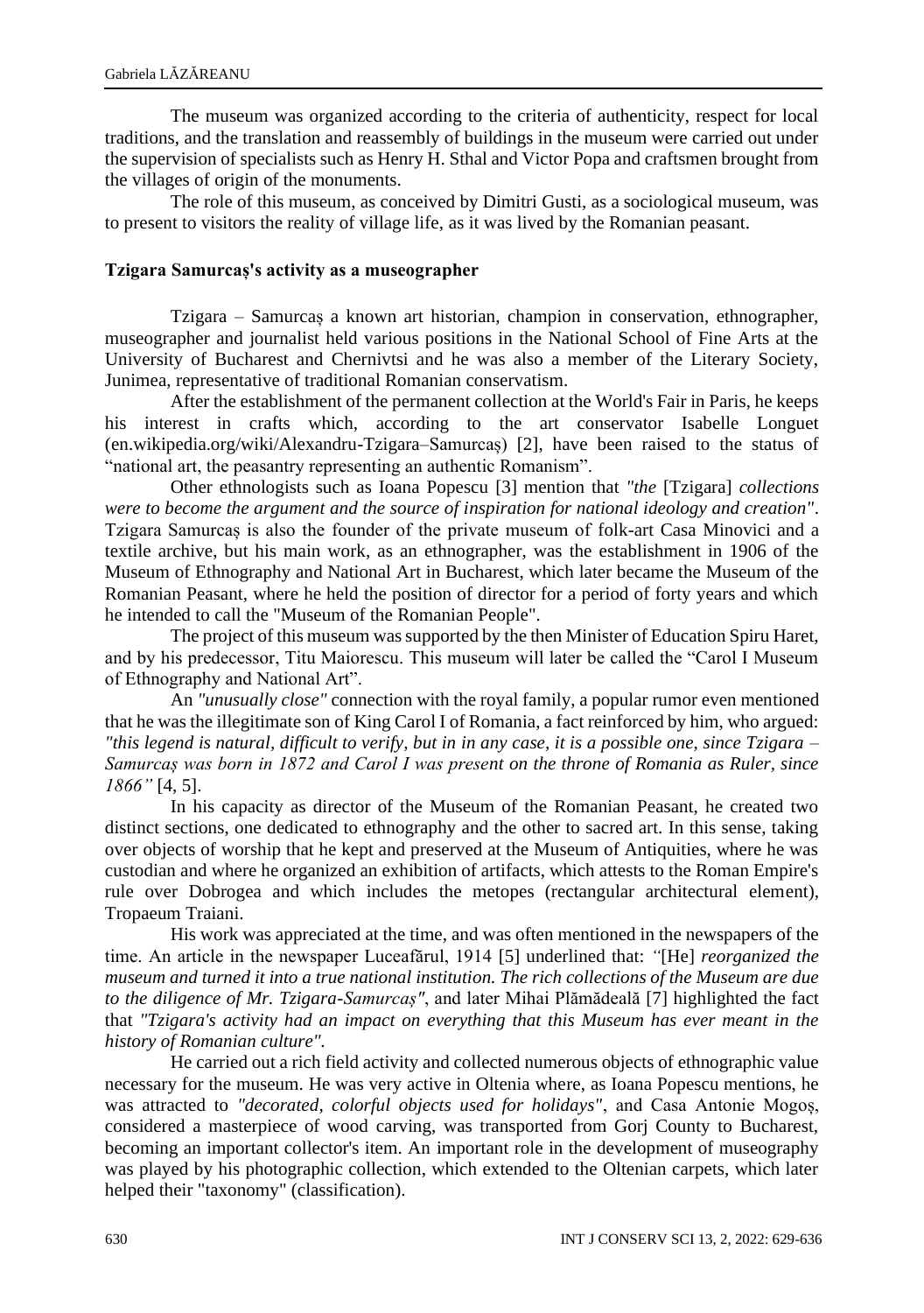These "slides on glass", quite difficult to make at that time, were initially kept in the image archive "Alexandru Tzigara - Samurcaș" of the Department, and then, after the death of Tzigara - Samurcaș, to be donated to the Institute of Fine Arts "Nicolae Grigorescu", where they served as teaching material for the courses in aesthetics and art history at the School of Fine Arts started in 1899. Later, part of this archive from the National University of Arts was donated to the Museum of Samurcaș.

Although the authorship of some slides is not certain in all cases, as some belonged to Samurcaș and others to other authors, these are relevant for the richness of information and "their aesthetic strength". Some images have a strictly didactic-documentary role and are *"difficult to submit to an aesthetic analysis"* [4, 5].

Regarding these slides, the images representing the Romanian peasant and the village life at the end of the 19<sup>th</sup> century and the first half of the 20<sup>th</sup> century, the ethnologist Ioana Popescu presented three types of perspectives or "looks" on them:

- a. A picturesque perspective "for the eyes and the heart", in which types of peasants, seen as "depositories" of traditional wisdom and values, are presented in "template positions in the realist-poetic style" [3].
- b. A national-romantic perspective of building the national identity, are true "imagesshow", directed by the photographer.
- c. A militant-sociological documentary perspective, which proposes "truth as the value of the documentary image" is used by Professor Dimitrie Gusti in his attempts [8].

Also, important to mention in his activity are the years when he worked as an evaluator of works at the Secu Monastery and Diocese of Bacău, becoming a member of the Royal Society of Geography and the Society of Architects [9]. Tzigara was the representative of the Romanian curators in European colloquiums: the Congress of Public Art in Liège, Belgium (1905) and the Braunschweig Congress for the Conservation of Art (1906), where he presented a report on the conservation of Romanian monuments [10]. In 1906 he also participated in the 8th International Congress of Art History. Following the participation in this event, he will report to the then Minister of Education, Spiru Haret, on the need to reform the education system to provide talented peasant children with an artistic education, thus developing the education system, by bringing moral and economic reasons.

Another great achievement is the Aman Museum, which opened its doors under his leadership, Tzigara-Samurcaș contributing to the cataloging and preservation of works left by the great Romanian painter, Theodor Aman. Throughout his life, he also had controversies with Ioan Lahovari, whom he accused of poor management of the activities in Carol Park, but also with other contemporaries of the time [11].

It is important to mention his contribution as an adjunct professor of art history at the University of Bucharest, then as a participant in the Great Art Exhibition in Berlin and Italy [12]. He also taught folk art at the Kunstgewerbe museum Berlin and in Austria-Hungary at the "Museum für angewandte Kunst" [2]. In these contexts, his contribution consisted in bringing to the attention of an international public the Romanian art, a fact noticed by Luceafărul magazine: "he arranged the Romanian pavilions, making known for the first time in history the artistic creations of our people. In all the exhibitions he registered successes [6]. A little later he participated in the event "Thisonstelling De Vrouw" in Amsterdam, where he presented a monograph of the Court of Argeș [6].

In 1909 Samurcaș will visit Sweden, Norway and Denmark where he could admire the museums that Skansen, Bygdøy and Lyngby mentioned, but he did not consider them suitable for the Romanian society, but he was inspired by the Nordic Museum which became probably the starting point and model for the museum in Bucharest.

During his lifetime he published a number of books, which came to support the substantiation of his efforts. Among them we mention: "Public Art", which appeared in 1906, in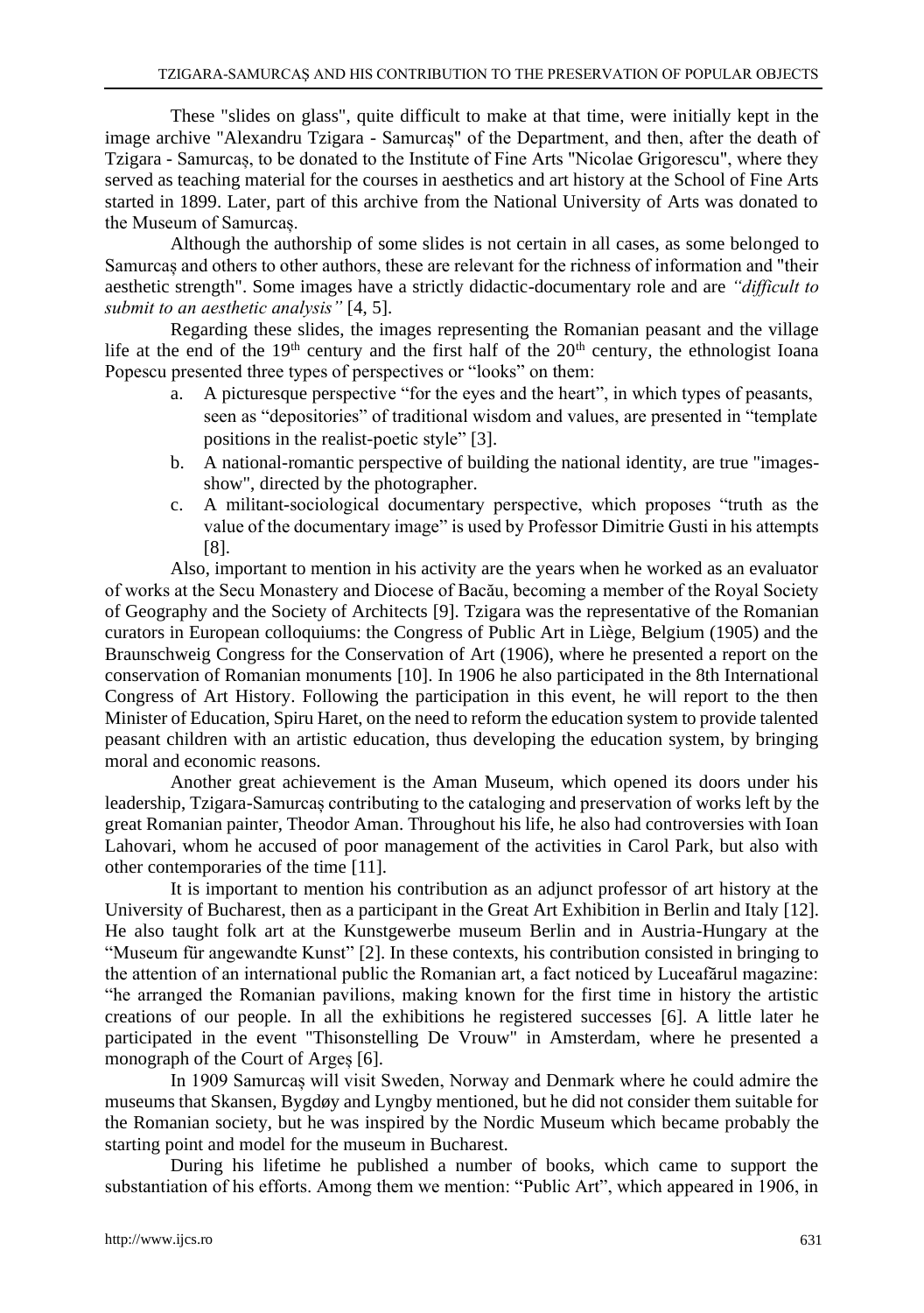Bucharest, then the study in German "Denkmàlpflege in Rumänien" (Historical Conservation in Romania), which was printed in Karisruhe [6]. He also wrote a series of bibliographic and critical short story, in the 1907 edition of the volume "Allgemeins Lexicon der bildenden Künster", then the Aman Catalog of 1908, the essay "What is understood by today's archeology" and the monograph "The Church of the Forest Philippi", the last one in collaboration with Nicolae Ghica –Budești and Gheorghe Balș. It should not be forgotten that in 1906 the volume "Art in Romania" appeared at the Minerva Publishing House, which includes a collection of essays and the monograph "The Museum of the Romanian Nation" [6].

A few years later, in 1911, the volumes "Discussions on Archeology", "Romanian Folk Art" and "Romanian House in Rome" appeared, and in 1912, the monographs: "Romania's Special Exhibition", "History of Art and Its Notes" and "The National Museum of Bucharest". During this period, he was an art critic for the newspapers of the time, such as: Conversations, when he opposed the tendencies of the group Artistic Youth.

In recognition of the results of his work, Tzigara-Samurcaș also received the Bene Merenti medal of the Kingdom of Romania, for cultural services [13].

In 1914 he was the director of the Carol I Foundation [7, 14] and participated in a series of conferences that took place in Austria-Hungary, teaching art classes for the benefit of Romanians in Banat and Transylvania. During this period, he was also concerned with the collection of Transylvanian artifacts that he added to the Museum in Bucharest [6], and in Sibiu, Hermanstadt, he presented a work on the 50 years of development in Romanian art under the patronage of ASTRA. At this conference, Tzigara emphasized that he believed that *"art is an objective reflection of social and cultural development, identifying the process of Westernization, the proclamation of the Kingdom in 1881 and subsequent events, with profound transformation of Romania"* [14]. This presentation, as mentioned, included all his efforts in his artistic creed. Tzigara suggested that they did not find answers in the artistic field, thus contributing to the emergence of a specific Romanian phenomenon, such as the one related to the preservation of artistic heritage. He pointed out that many houses in Bucharest are being replaced by western villas and appreciated the restoration of Horezu Monastery in its original Brancoveanu style, but criticized those who introduced elements of neo-Gothic architecture to Tismana, Bistrița and Arnota Monasteries. He also emphasized the beauty of Ion Mincu's "healthy" neo-Brâncoveanu style, criticizing some muralists and praising the role of Carol I as patron of conservation.

In 1923 Tzigara was also Inspector General of Museums, during this period he revisited the Astra Museum and financially supporting it. Romanian cabinets have named him the national representative of exhibitions such as the Universal Exhibition in Barcelona, Spain, Athens and Greece [9]. He also participated in the 13<sup>th</sup> International Congress of Art History in Stockholm -Sweden and organized the Romanian pavilion at the Art Conference in Helsinki - Finland. He has received numerous international recognitions for his efforts in museography and ethnography, such as: the homage of the French ambassador to Bucharest, the Order of St. Sava offered by the government of the Kingdom of Yugoslavia [10].

#### **Tzigara Samurcaş' contributions in ethnographic art**

Tzigara-Samurcaș's contributions to museography and ethnography were remarkable for their pioneering nature and considerable volume of works. His entire work has focused on the establishment of the National Museum of Ethnographic and Folk Art. His written works had a documentary character being a true "scientific manifesto" meant to argue before the authorities, the need to establish these muses, motivating their usefulness. Many of his articles were published in the newspapers of the time, starting as already mentioned, with "Literary Conversations", "Romanian Life", "Universe", "Age" etc. or in the form of brochures that have been distributed separately. These articles were later published in the volume entitled "Romanian Museography", being a review of his work as a museographer and presenting his theories related to the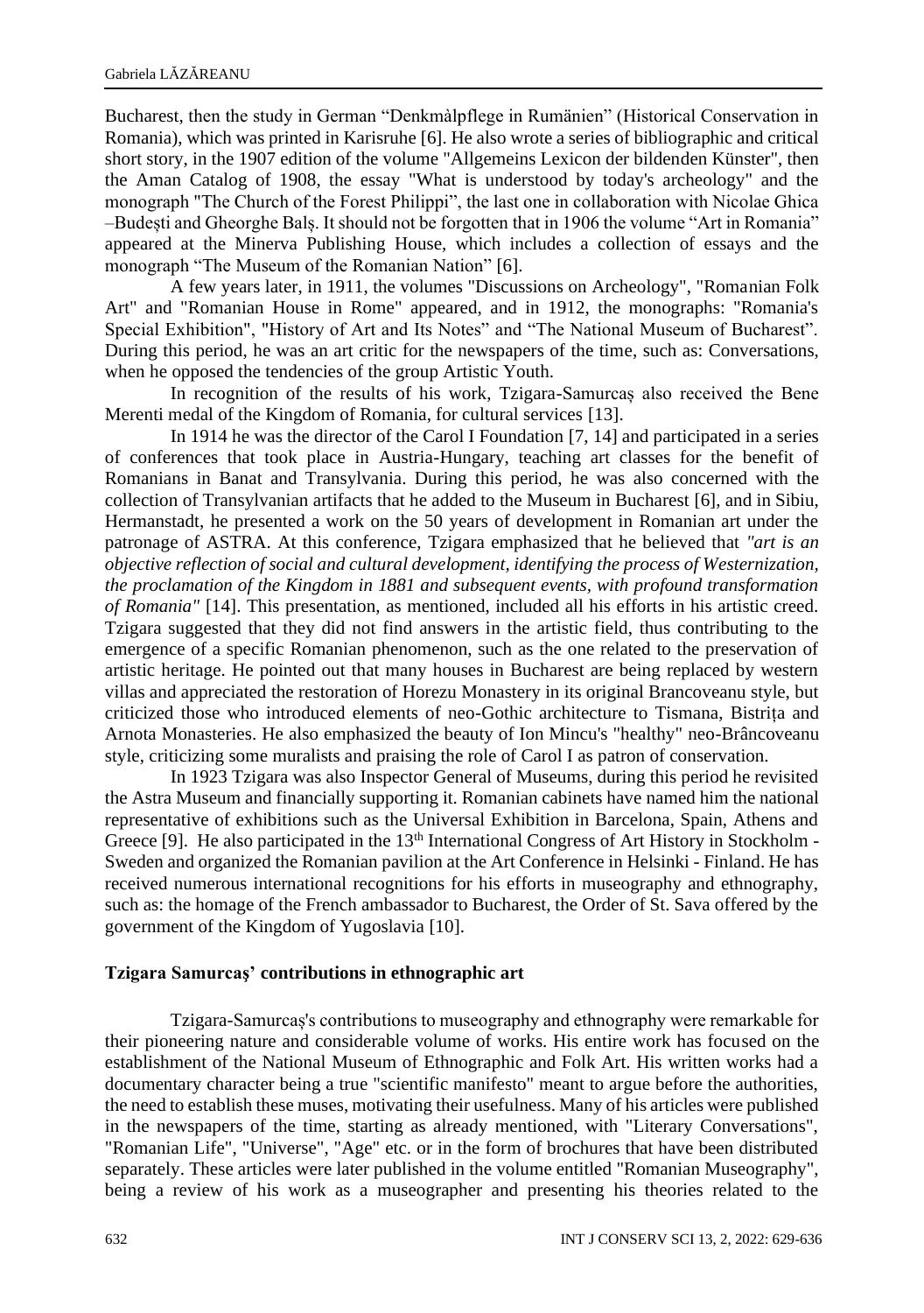establishment of the Museum of Ethnography and National Folk Art. They are a source of information for those concerned with museography and ethnography, although some principles are no longer valid today. A series of arguments were exaggerated by Tzigara -Samurcaș, who focused and channeled his entire activity in order to establish the National Museum of Ethnographic and Folk Art. To this end, he prepared a scientific basis using the analysis of museums in the country and abroad, but also the knowledge gained in the field of art history.

The passion for museography, said Tzigara-Samurcaș [15], begins in childhood *"in a completely unconscious way, my education in this regard begins in childhood. There I gained the respect of tradition, the love for the so-called antiquities and the passion for their preservation, qualities absolutely necessary for a true Museum curator"* [16]. But his museographic training began in his high school years, then later as a student, he made slides and photographs under the leadership of Al Odobescu and became "custodian-preparator of the Museum of Antiquities" where "*my initiation into the career of museography was then a conscious guidance in this direction constantly preoccupied me*", mentions Al. Tzigara - Samurcaș [17]. During his student years he will complete his training at the University of Bucharest, and later in Germany in Berlin and Munich, where he will practice in the museum archives. During the holidays he will search the archives of Denmark, Scandinavia, Italy and France and then return to the country through Italy where he will visit a number of museums.

Starting with 1899 and later on was the period in which the idea of creating an ethnographic and national art museum crystallized, an art that he calls "the living art of the Romanian people". The internship of the custodian-preparator at the Museum of Antiquities helped him to know the existing shortcomings by mentioning that "pottery and folk pottery are not presented even by a single object" [18] and fights against the tendency to introduce objects worthless, such as some pieces – "ordinary and uninteresting national costumes" [18].

Samurcaș emphasized that "a Museum is not a simple barn in which the objects are sheltered from rain", "a Museum in the true sense is the best school for the people" [18], so it must be built, as he claimed, by professionals, experts in folk art, but also with the broad participation of the large masses of the public. The collections must be made on a scientific basis, giving "structures an important role". His whole effort was to advocate for the establishment of a national museum:*" We do not have enough artistic wealth to endow several districts of the Capital with one Museum at a time"*. Concentrating them all together, we set up an institute worthy of representing the tradition and artistic pursuits of the Romanian people" [19, 20].

During his time as director of the Museum of Ethnography, National Art, Decorative and Industrial Art, he will organize it on scientific grounds. In this sense, he will divide the museum into two sections: the first one of ethnographic or folk art and the second one with objects of worship.

The ethnographic section is subdivided according to the nature of the objects into textile, wooden and ceramic artifacts. In addition to these sections, there are also metal objects, horn, mother-of-pearl, but also leather objects and decorated eggs.

The author groups them into each section according to their destination. This classification corresponds to the modern requirements of ethnographic museography, given that it also uses local terminology, which denotes the orientation towards ethnography and Romanian folk art. The museum addresses its structure to everyone, both the public and the specialists. "The whole people will have their satisfaction through the Museum. The learned scholar will have at his disposal an archive of documents of the time". He advocates the establishment of a Museum Catalog, which is made on a scientific basis and is intended to apply measures to protect the artistic treasure that involves "the existence of an inventory of all monuments and works of art".

Tzigara-Samurcaș considers that the only possibility to purchase ethnographic pieces to enrich the museum's collections is the "scientific field investigation". This raises the issue of saving traditional heritage in order to prevent the abandonment of artistic crafts by alienating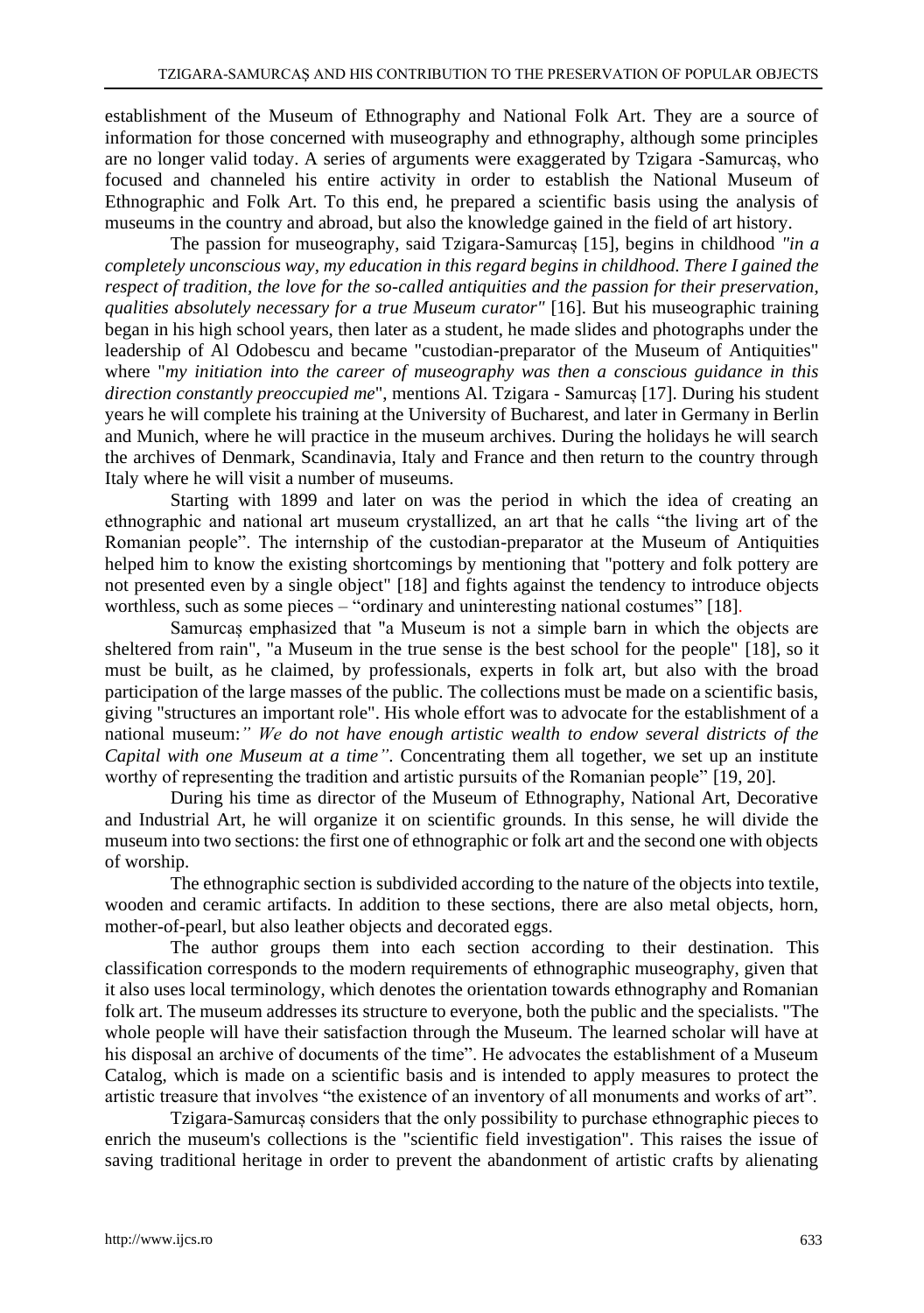pieces, distorting or transforming models. Valuable pieces he mentioned "were lost through the attics of peasant houses without their owners knowing their importance."

Tzigara-Samurcș also played a special role in the purchase of artifacts for the Village Museum from Antonie Mogoș's house in the village of Ceaura – Gorj, which was ceded to the museum when its owner and builder demolished it to build a house made from bricks [21]. This peasant house was considered a Romanian architectural monument called *"architectural jewel".*

As mentioned, Tzigara - Samurcaș emphasizes the research and field acquisition of museum pieces, noting that many pieces are lost and others undergo transformations of the actual models or artistic message.

Throughout his activity, he focused his attention on the museums in the country and abroad with the critical eye of the specialist, emphasizing the qualities and offering numerous suggestions for remedying some deficiencies. Throughout his activity, he always recommends the establishment of village museums in favor of which he mentions *"there is no need to insist here, they are useful even to large museums, which from these obscure centers for the proud of the cities, they can acquire, by exchange or acquisition, characteristic specimens from different regions"* [22].

However, he had some inconsistencies about open-air museums, first he was attracted to these forms of museum by supporting them, but later on his enthusiasm diminished.

He was a complex personality at the time, between 1900-1940, being one of the few specialists in museography and being aware of the importance of those who manage these museums. *"A museum director"* he said, *"is responsible not only for the superior authority on which he depends, but to a greater extent for the general public"* [23].

Throughout his career he had a strong critical spirit and made efforts to establish the museum, often fighting with the authorities for indifference to the culture of the people. In this sense, he uses all his means, starting from articles to direct attacks on rulers, Parliament, etc. [24, 25].

In the last period of his life, he actively campaigned for the extension of the museum networks including the less importance ones, such as those in the village, emphasizing the need to inventory objects in catalogs to avoid alienation.

As many personalities of the time have pointed out, Tzigara - Samurcașa was an *"explosive multipurpose personality"* in the first half of the century, but the following generations did not speak very clearly about his ideas. He was a rather incommode and inflexible personality mentioning *"that he knew in moments of balance to keep his verticality and to despise any compromise"* [26].

Over time, Romanian and foreign literature [9-13, 26-29] presented the professional merits of Alexandru Tzigara-Samarcas as a sociologist and ethnographer, who with profound erudition highlighted rural architecture (old buildings with constructive, functional and ornamental elements, specific some geographical areas, representative for cultural Romania). These, through an authentic landscape integration and having in their composition cultural goods from the inventory of some valuable peasant households, have become very attractive objectives in the tourist circuit of some museums of the Romanian village.

#### **Conclusions**

Based on the historiographical analysis regarding the Museum of the Village in Bucharest and the contribution of the Romanian sociologist and ethnographer Alexandru Tzigara-Samurcas, the work highlights his reference contributions during the period he contributed to the development, these cultural institutions, which over time have become a great vernacular collection, a value recognized nationally and worldwide.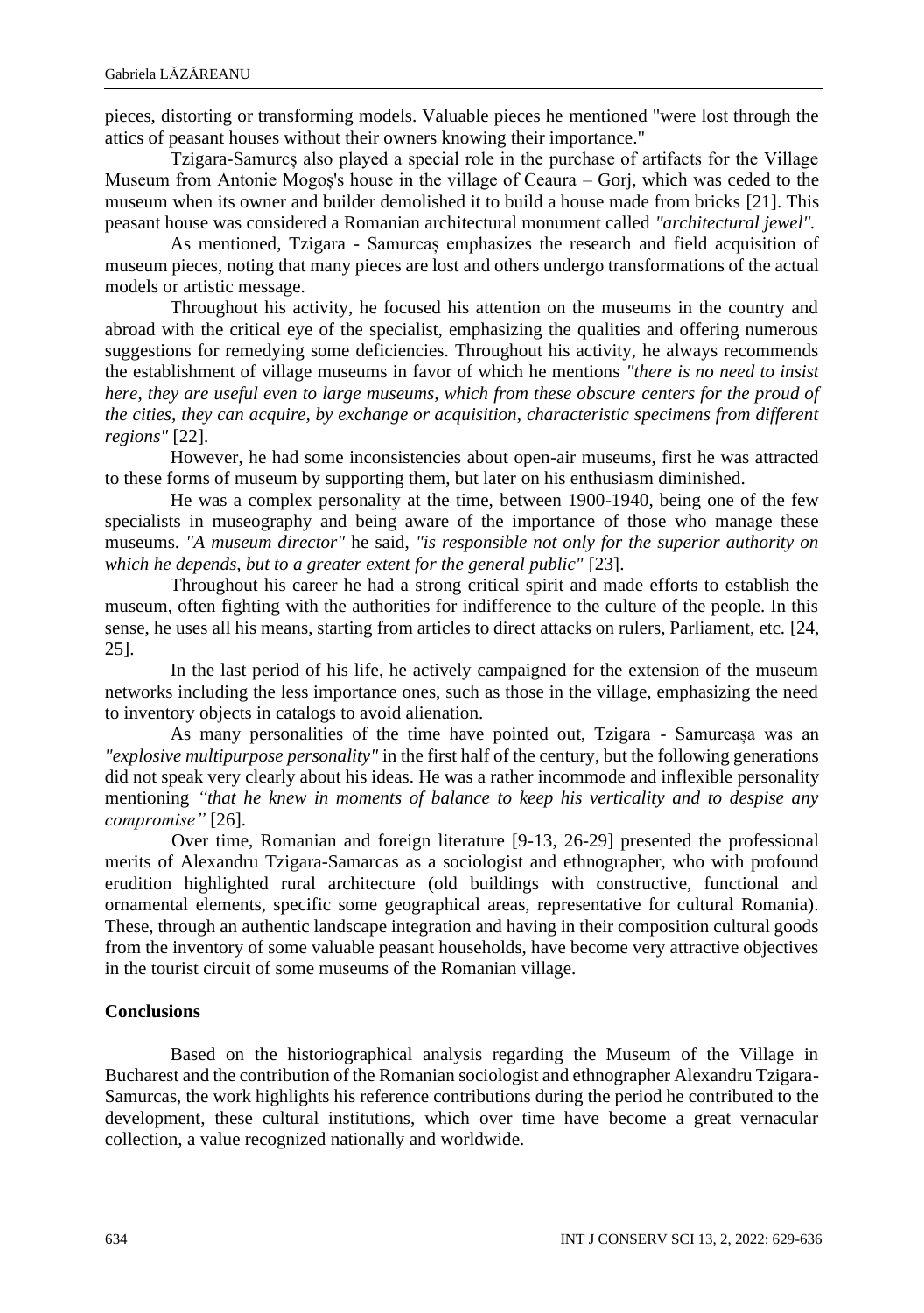#### **References**

- [1] \* \* \*, **Muzeul Satului, Bucuresti**, http//muzeul-satului.ro/istoric.
- [2] I. Longuet, *Le musée du Paysan roumain Presentation d´une culture ou proposition de societe*, **Terrain**, **21**, 1993, pp. 143-149.
- [3] I. Popescu, **Foloasele privirii**, Ed. Paideia, Bucureşti, 2002, pp. 135-149.
- [4] \* \* \*, en.wikipedia.org/wiki/Alexandru-Tzigara –Samurcaș.
- [5] \* \* \*, http: tzigara-samurcaș.uaim.ro/studio.
- [6] \* \* \*, *Al. Tzigara-Samurcas,* **Luceafărul**, no. 9, 1914, pp. 265-268.
- [7] M. Pălmădeală, *Arhiva Alexandru Tzigara-Samurcaș*, **Observator cultural**, nr. **512**, 2010.
- [8] N. Vătămanu, **Icoane și fotografii de bucureșteni**, Ed. București, 1981, p. 87.
- [9] D. Hîncu, *Alexandru Tzigara –Samurcaș. Din amintirile primului vorbitor la Radio românesc*, **România literară, 42**, 2007, p. 45.
- [10] A.I. Sfintes, *Muzeul National al Taranului Roman: amplificarea discursului museal prin arhitectura, [The National Museum of the Romanian Peasant: Enhancing the Museal Discourse through Architecture],* **Spaţiu - Artă - Arhitectură**: **Bucureşti, 20-21 aprilie 2013,**) Publisher: Ed. Universitară "Ion Mincu" (Editor: Ana-Maria Dabija) 2009, pp. 69-90.
- [11] I. Vlasiu, *Reflexions sur les arts decoratifs et la decoration en Romanie au debut du XX-e siècle*, **Revue Roumaine d'Istoire de l'Art, Serie Beaux Arts, XLIV**, 2007, pp. 49-54.
- [12] S. Kallestrup, *Problematizing Periodization Folk Art, National Narratives and Cultural Politics in Early Twentieth Century Romanian Art History* (Chapter 11)*,* **Periodization in the Art Historiographies of Central and Eastern Europe,** 1st Edition, Routledge, Taylor & Francis Group, 2022.
- [13] L. Năstase, **Intelectualii și promovarea socială**, Ed. Nereamia Napocae, Cluj Napoca, 2003, p. 103.
- [14] M. Plămădeală, *Alexandru Tzigara-Samurcas Archive,* **Cultural Observatory**, no. 519, 2010.
- $[15]$  \* \* \*, museum-magazine-1979-06 50 (1) pdf.
- [16] \* \* \*, **Muzeografie românească**, București, 1936, pp. 13-14.
- [17] \* \* \*, *Tzigara-Samurcaș,* **Luceafărul**, **9**, 1914, pp. 165-268. (Digitized by the Babeș Bolyai University Transilvanica Online Libraty).
- [18] A. Tzigara-Samurcaș, **Scrieri despre arta românească**, ed. îngrijită de C.D. Zeletin, Ed. Meridiane, București, 1987, p. 98.
- [19] \* \* \*, *Vremuri de greu încercare*, **Convorbiri literare**, 1910, p. 63.
- [20] \* \* \*, *Muzeul național și bugerul statului*, **Convorbiri literare**, 1911 p. 85.
- [21] \* \* \*, **Muzeul neamului românesc**, București, 1936, pp. 83-84.
- [22] P. Popovăț, **Muzeul la șosea***,* **[Museum from the Avenue],** Vols. I-IV, Supplement to Martor, The Anthropological Review of the Museum of the Romanian Peasant, 1995-1996.
- [23] A. Tzigara-Samurcaș**, Musée National Carol I. Catallogue de la Section d'Art Paysan** [National Museum Carol I. Catalogue of the Peasant Art Section], Imprimeria Naţională, Bucureşti, 1937.
- [24] \* \* \*, http//muzeul-satului.ro/istoric
- [25] T. Breza, alexandru\_tzigara–samurcaș\_bibliografie–pagini-001-163, pdf.